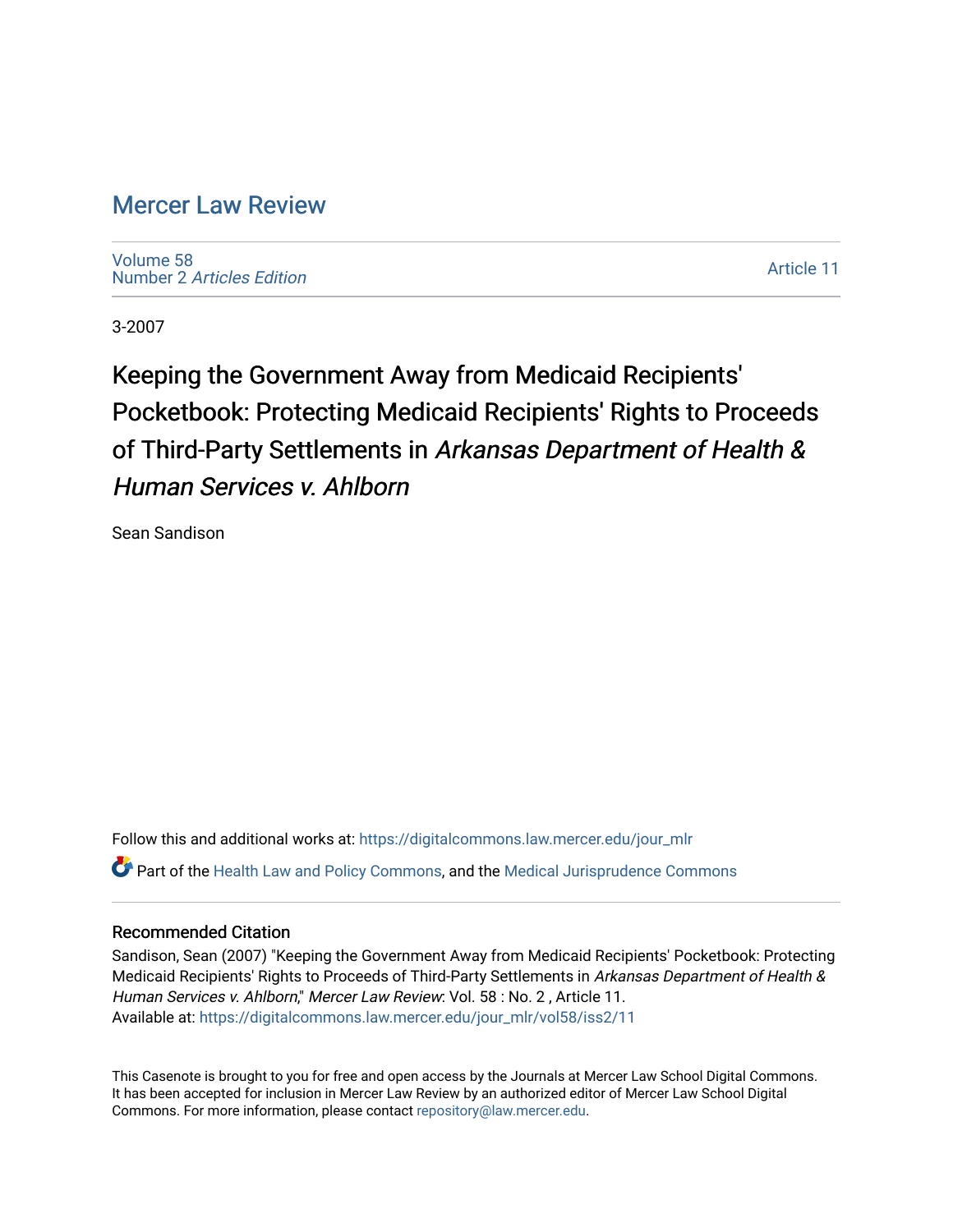# **Casenote**

**Keeping the Government Away from Medicaid Recipients' Pocketbook: Protecting Medicaid Recipients' Rights to Proceeds of Third-Party Settlements in** *Arkansas Department of Health & Human Services v. Ahlborn*

## **I. INTRODUCTION**

In *Arkansas Department of Health & Human Services v. Ahlborn,'* the United States Supreme Court approached the contentious issue of whether Medicaid and state Medicaid agencies can recover expenses incurred on behalf of a Medicaid recipient from the entirety of the

**1. 126 S.** Ct. **1752 (2006).**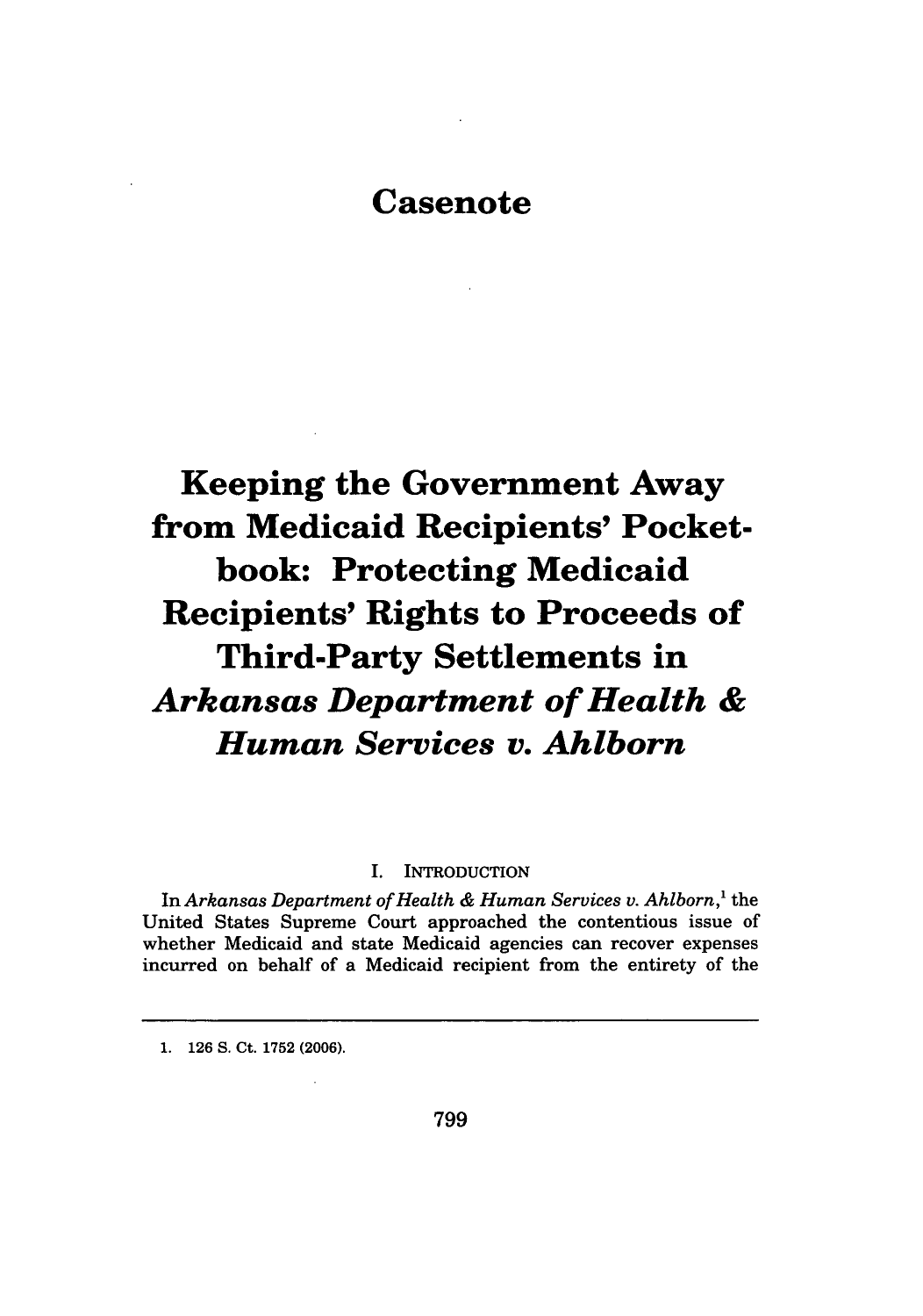recipient's third-party settlement.<sup>2</sup> Over the past decade, several states and the United States Department of Health and Human Services have reached opposite results on this question. In its unanimous opinion, the Court quelled the debate by limiting Medicaid and the corresponding state programs' recoveries from third-party settlements to the proceeds representing repayment of medical expenses, $3$  a move likely to cause changes for the federal government, state governments, and individual Medicaid recipients.

### II. FACTUAL BACKGROUND

A motor vehicle accident on January 2, **1996,** rendered Heidi Ahlborn permanently disabled.4 Ahlborn was a nineteen-year-old college student and future teacher, but the accident left her brain-damaged and incapable of continuing her education.' Ahlborn filed suit against the allegedly responsible individuals and entities, seeking various damages arising out of the vehicle accident. These damages included the following: **(1)** permanent injury; (2) past and future medical expenses; **(3)** past and future pain, suffering, and mental anguish; (4) past loss of earnings and working time; and **(5)** permanent impairment of ability to earn in the future. In 2002 Ahlborn settled her suit with the defendants and her underinsured motorist insurer for a total of \$550,000, without allocating the settlement among types of damages. **<sup>6</sup>**

Shortly after the accident, Ahlborn applied and qualified for Medicaid in Arkansas, leading the Arkansas Department of Human Services ("ADHS"), the state agency charged with administering Arkansas's Medicaid program, to pay **\$215,645.30** of medical expenses on Ahlborn's behalf.7 Arkansas law requires Medicaid recipients to assign their rights of recovery from a third party to  $ADHS$ <sup>8</sup>. As a result,  $ADHS$ asserted a lien on the settlement proceeds. In response, Ahlborn initiated the present suit against ADHS, seeking a declaratory judgment to limit ADHS's recovery to the portion of the settlement representing past medical expenses.<sup>9</sup>

The United States District Court for the Eastern District of Arkansas, faced with cross-motions for summary judgment, denied Ahlborn's

<sup>2.</sup> *Id.* at 1756.

<sup>3.</sup> *Id.* at 1767.

<sup>4.</sup> Ahlborn v. Ark. Dep't of Human Servs., 397 F.3d 620, 622 (8th Cir. 2005).

<sup>5.</sup> Ark. Dep't of Health & Human Servs. v. Ahlborn, 126 S. Ct. 1752, 1757 (2006).

<sup>6.</sup> Ahlborn v. Ark. Dep't of Human Servs., 280 F. Supp. 2d 882, 882 (E.D. Ark. 2003).

<sup>7.</sup> *Ahlborn,* 397 F.3d at 622.

<sup>8.</sup> ARK CODE ANN. § 20-77-307(a) (West 2001).

<sup>9.</sup> *Ahlborn,* 397 F.3d at 622.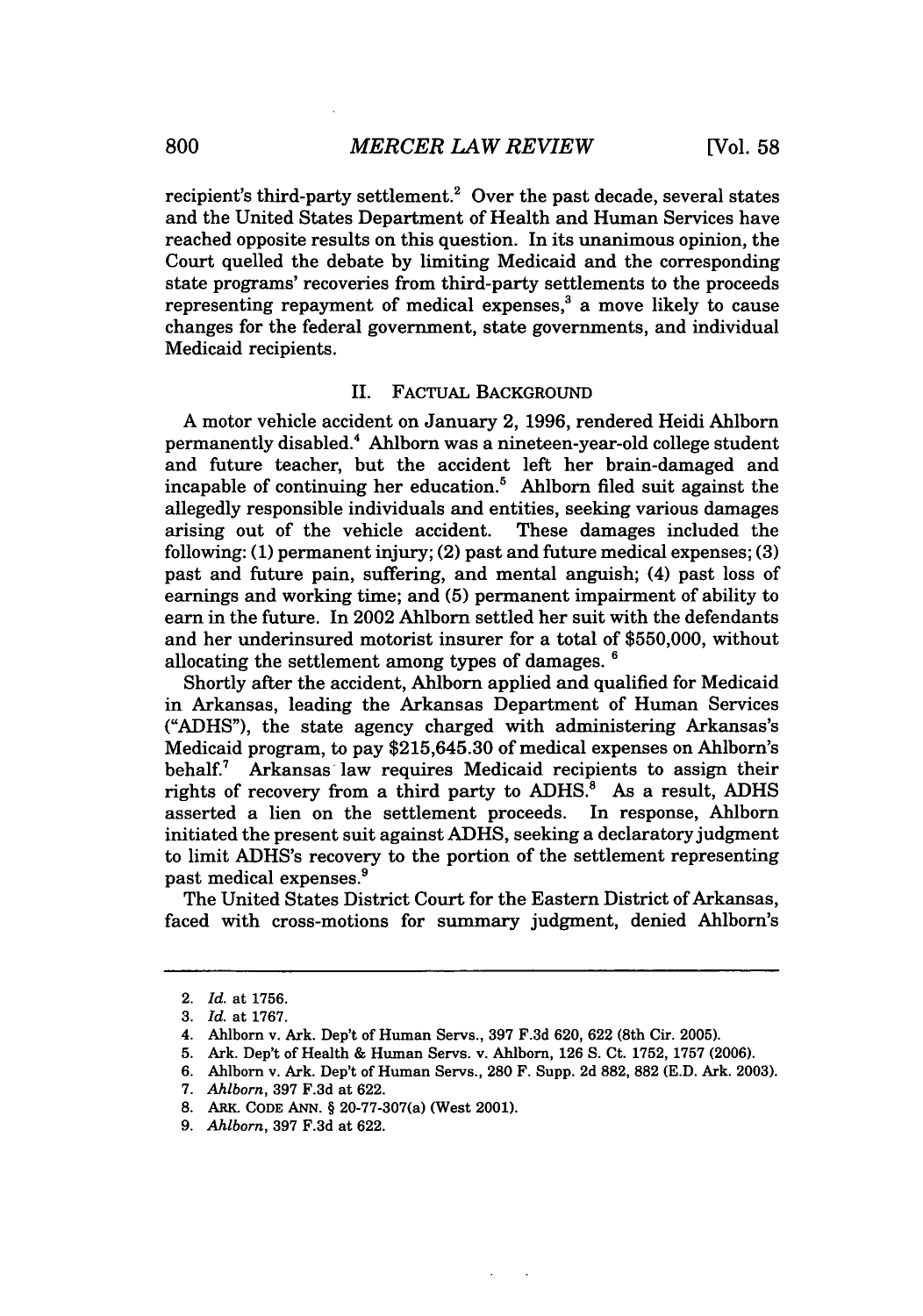motion for summary judgment and granted ADHS's motion for summary judgment.<sup>10</sup> Prior to the trial court's order granting ADHS's motion for summary judgment, the parties had stipulated that if ADHS's argument prevailed, ADHS would recover the full \$215,645.30. The parties also stipulated that \$35,581.47 represented a reasonable measure of the medical expenses portion of Ahlborn's settlement and was the amount that ADHS would recover if Ahlborn's argument prevailed."

Ahlborn argued that the federal Medicaid laws preempted the Arkansas Medicaid laws to the extent that Arkansas's law allowed for reimbursement beyond settlement proceeds that reasonably represent third-party compensation for medical expenses.<sup>12</sup> The court reasoned that the statutory text, an opinion of the United States Department of Health and Human Services, and the legislative history of Medicaid led to the conclusion that Congress intended for the Medicaid statutes to provide states the right to recover fully from third-party payments to a Medicaid recipient.<sup>13</sup>

On appeal, the Eighth Circuit Court of Appeals reversed and remanded the case with instructions for the lower court to render judgment for ADHS according to Ahlborn's lower calculation.<sup>14</sup> The court adopted a "straightforward interpretation of the text" of the federal Medicaid statutes to conclude that key Arkansas statutes were preempted by the federal statutes if they required Ahlborn to assign her rights to recover third-party liability payments beyond the cost of medical expenses.<sup>15</sup>

Ultimately, the United States Supreme Court agreed with the court of appeals, holding that federal Medicaid laws do not permit ADHS to recover any amount beyond that which reasonably represents third-party compensation for medical expenses and that "Arkansas'[s] third-party liability provisions are unenforceable insofar as they compel a different conclusion."<sup>16</sup>

**<sup>10.</sup>** *Ahlborn,* **280** F. Supp. **2d** at **889.**

**<sup>11.</sup>** *Id.* at **883.**

<sup>12.</sup> *Id.* at 885.

<sup>13.</sup> *Id.* at 888.

<sup>14.</sup> *Ahlborn,* 397 F.3d at 628.

<sup>15.</sup> *Id.* at 625, 628.

<sup>16.</sup> *Ahlborn,* 126 S. Ct. at 1767.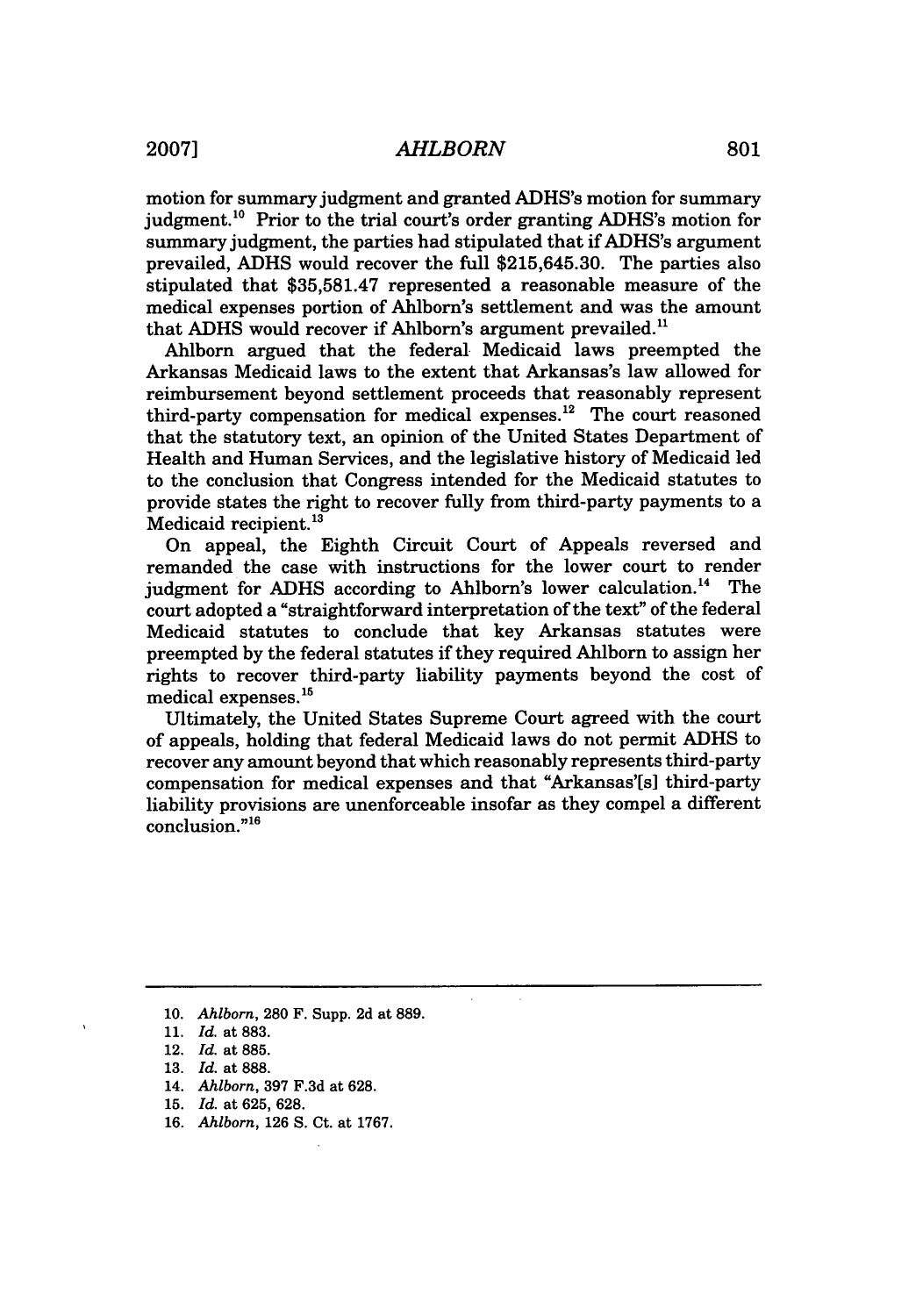#### III. **LEGAL BACKGROUND**

## *A. The Medicaid Program*

Medicaid is a joint program between the federal government and participating state governments in which the federal government provides over half of the program's cost in exchange for the states complying with certain statutory requirements.<sup>17</sup> To ensure that complying with certain statutory requirements. $17$ Medicaid can recover costs from liable third parties, federal law requires state Medicaid agencies to "take all reasonable measures to ascertain the legal liability of third parties **...** to pay for care and services available under [Medicaid]."<sup>18</sup> The primary mechanism for accomplishing this goal is the assignment statute, which requires recipients to assign to Medicaid their "rights ... to payment for medical care from any third party."<sup>19</sup> Protecting against an over-invasive government recovery from a recipient, federal law also proscribes placing a lien on the property of a Medicaid recipient before the recipient's death.<sup>20</sup> Unfortunately, these statutes do not uniformly describe the types of third-party payment from which the government can recover. $21$ The federal statutes declare that the state should seek repayment of the recipient's Medicaid assistance "to the extent of such legal liability," departing from the assignment statute's language restricting the government interest to third-party compensation for medical expenses. $^{22}$  Furthermore, the federal statutes apparently grant Medicaid a priority over the recipient to third-party payment by stating that "any amount collected by the State under an assignment" should first satisfy the state's medical payments while only giving the recipient a remainder interest in such funds.23 Though detailed in its provisions, courts have interpreted the federal Medicaid statutes with contradictory results.

The other half of Medicaid is state participation. The federal provisions require states to enact their own statutory regimes to administer state plans in accordance with the federal statutes. $24$ Arkansas, like many other states, enacted laws which, while on the surface appear to be identical to the federal counterparts, were

<sup>17.</sup> Ark. Dep't of Health & Human Servs. v. Ahlborn, 126 S. Ct. 1752, 1758 (2006).

<sup>18. 42</sup> U.S.C. § 1396a(a)(25)(A) (2000).

**<sup>19.</sup>** *Id. §* 1396k(a)(1)(A) (2000); *accord* 42 U.S.C. § 1396a(a)(25)(H) (2000).

<sup>20.</sup> *Id. §* 1396p(a)(1) (2000).

<sup>21.</sup> *See id. §§* 1396a(a)(25)(A), 1396k(a)(1)(A), 1396p(a)(1).

**<sup>22.</sup>** *Id. §§* 1396a(a)(25)(B) (2000), 1396k(a)(1)(A).

<sup>23.</sup> *Id. §* 1396k(b) (2000).

<sup>24.</sup> *See id. §* 1396a(a)(25)(A).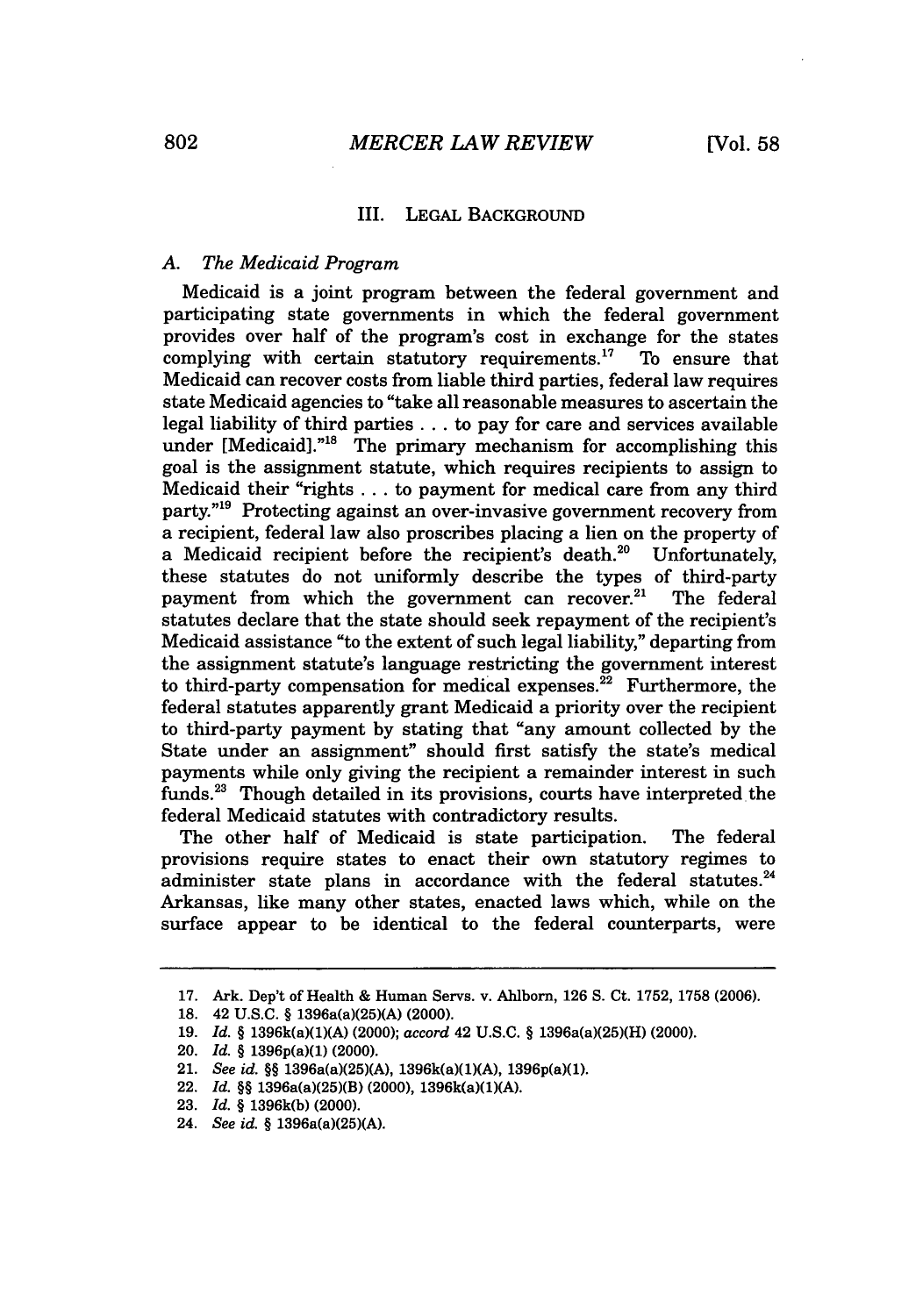sufficiently different to lead courts to interpret them differently.<sup>25</sup> The Arkansas assignment statute, states that all Medicaid applicants automatically assign their rights "to any settlement, judgment, or award which may be obtained against any third party... to the full extent" of Medicaid's medical payments for the recipient.<sup>26</sup> Arkansas law also imposes a lien upon any "settlement, judgment, or award received by the recipient from a third party."<sup>27</sup> These state statutory provisions do not match their companion federal provisions, paving the road towards the Court's decision.

#### *B. Contrary State Supreme Court Decisions*

Arkansas is not alone in enacting laws that do not completely match the federal provisions. The Washington Supreme Court addressed such an apparent mismatch in 2000 in *Wilson v. State.*<sup>28</sup> Much like Arkansas's statute, Washington's assignment statute seemingly allowed the state agency to recover from "'any recovery **...** to the extent of the value of the assistance paid.'"29 In *Wilson* the state Medicaid agency asserted a lien against any recovery. When the recipient negotiated a settlement in this medical malpractice case, the agency asserted the right of reimbursement, and the recipient sued the agency to prevent recov $erv<sup>30</sup>$  The recipient argued that any lien violated the federal anti-lien provision, and the court framed the issue as "[w]hether federal law prohibits the imposition of a state statutory recovery lien against the proceeds of a Medicaid recipient's third party recovery beyond that portion of the recovery allocated specifically to medical expenses."31

The court showed great deference to congressional intent in premising its interpretation upon the belief that Congress intended for Medicaid "to be the payment source of last resort."<sup>32</sup> With this intent in mind, the court interpreted 42 U.S.C. § 1396a(a)(25)(H)<sup>33</sup> to authorize the state to recover to the full extent of Medicaid payments, rather than limiting recovery to payments for medical expenses.<sup>34</sup> As a result, the state law allowing for full recovery of Medicaid's expenses did not conflict with the

**29.** *Id.* at 1064 (quoting WASH. REV. **CODE** § 43.20B.060(2) **(1998)).**

**<sup>25.</sup>** *See, e.g.,* ARK. CODE ANN. § 20-77-307 (West 2001).

**<sup>26.</sup>** *Id.* § 20-77-307(a).

<sup>27.</sup> *Id.* § 20-77-307(c).

**<sup>28. 10</sup> P.3d 1061** (Wash. 2000).

**<sup>30.</sup>** *Id.* at **1063.**

**<sup>31.</sup>** *Id.* at 1064.

**<sup>32.</sup>** *Id.* (citing **S.** Rep. No. 99-146, at **7, 16 (1985),** *as reprinted in* 1986 **U.S.C.C.A.N.** 42, 47).

**<sup>33.</sup>** 42 **U.S.C.** § 1396a(a)(25)(H).

<sup>34.</sup> *Wilson,* **10 P.3d** at 1064.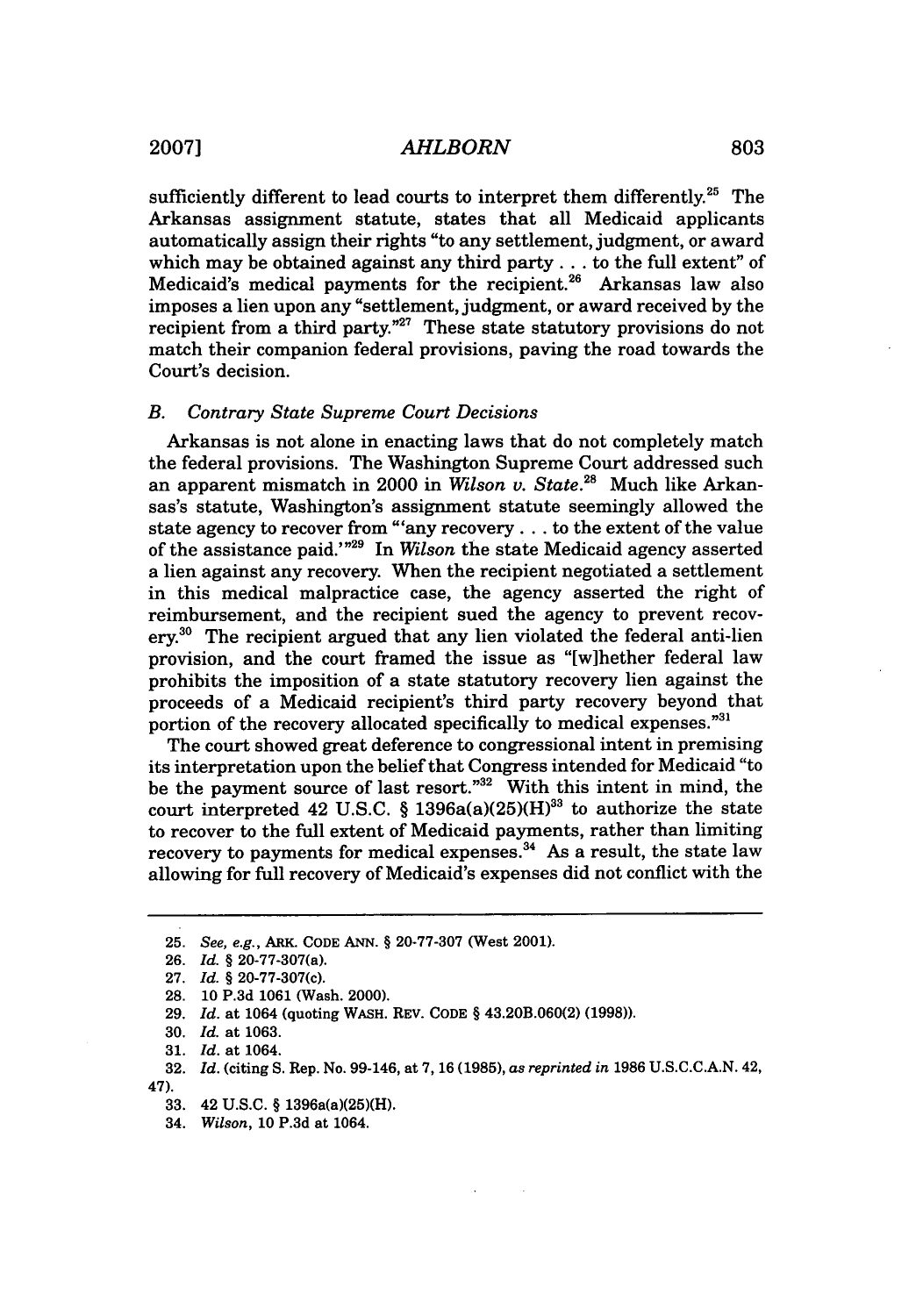federal scheme and actually "advance[d] the purposes and objectives of The court also held that the federal anti-lien provision did not preclude recovery because the recipient assigned the third-party recovery right to the extent paid out by the state, and the resulting lien blocked any property transfer of the proceeds before the funds became the Medicaid recipient's property. $36$  The four dissenting justices partially forecasted the United States Supreme Court's position of six years later by stating that the majority had failed to interpret § 1396a(a)(25)(H) in light of the surrounding provisions in the statute.<sup>37</sup> According to the dissent, the remainder of the federal Medicaid statutes only provided for assignment of "payments from another party for health care items or services," and thus, the state laws that provide further assignment conflict with these federal statutes." Nevertheless, the majority utilized congressional intent in interpreting the federal Medicaid statutes to allow recovery from a recipient's third-party settlements to the full extent of Medicaid's payments, without restriction.<sup>39</sup>

In 2002 the Utah Supreme Court also approached the property and anti-lien issue in *Houghton v. Department of Health*.<sup>40</sup> In this class action, the plaintiffs were Medicaid recipients whose settlement proceeds were subjected to a state lien. The plaintiffs argued that compensation for non-medical damages was their property, and thus, Utah's statute granting a priority to full Medicaid reimbursement before the recipient recovered anything violated the federal anti-lien provision.<sup>41</sup> The court quickly dismissed this challenge by concluding, as did the Washington Supreme Court in *Wilson,* that "liens against third-party settlement proceeds are valid because those proceeds do not become a Medicaid recipient's property until Medicaid is reimbursed."<sup>42</sup>

A dissent in *Houghton* foreshadowed the Court's approach in *Arkansas Department of Health & Human Services v. Ahlborn*<sup>43</sup> by interpreting the federal Medicaid statutes to limit the sources from which Medicaid can recover.<sup>44</sup> The dissent argued that because Medicaid's interest is

<sup>35.</sup> *Id.* at 1065.

<sup>36.</sup> *Id.* at 1066.

<sup>37.</sup> *Id.* at 1069 (Alexander, J., dissenting).

<sup>38.</sup> *Id.*

<sup>39.</sup> *Wilson,* 10 P.3d at 1065-66.

<sup>40. 57</sup> P.3d 1067 (Utah 2002).

<sup>41.</sup> *Id.* at 1068-69.

<sup>42.</sup> *Id.* at 1069.

<sup>43. 126</sup> S. Ct. 1752 (2006).

<sup>44.</sup> *Houghton,* 57 P.3d at 1072 (Durham, C.J., concurring in part and dissenting in part).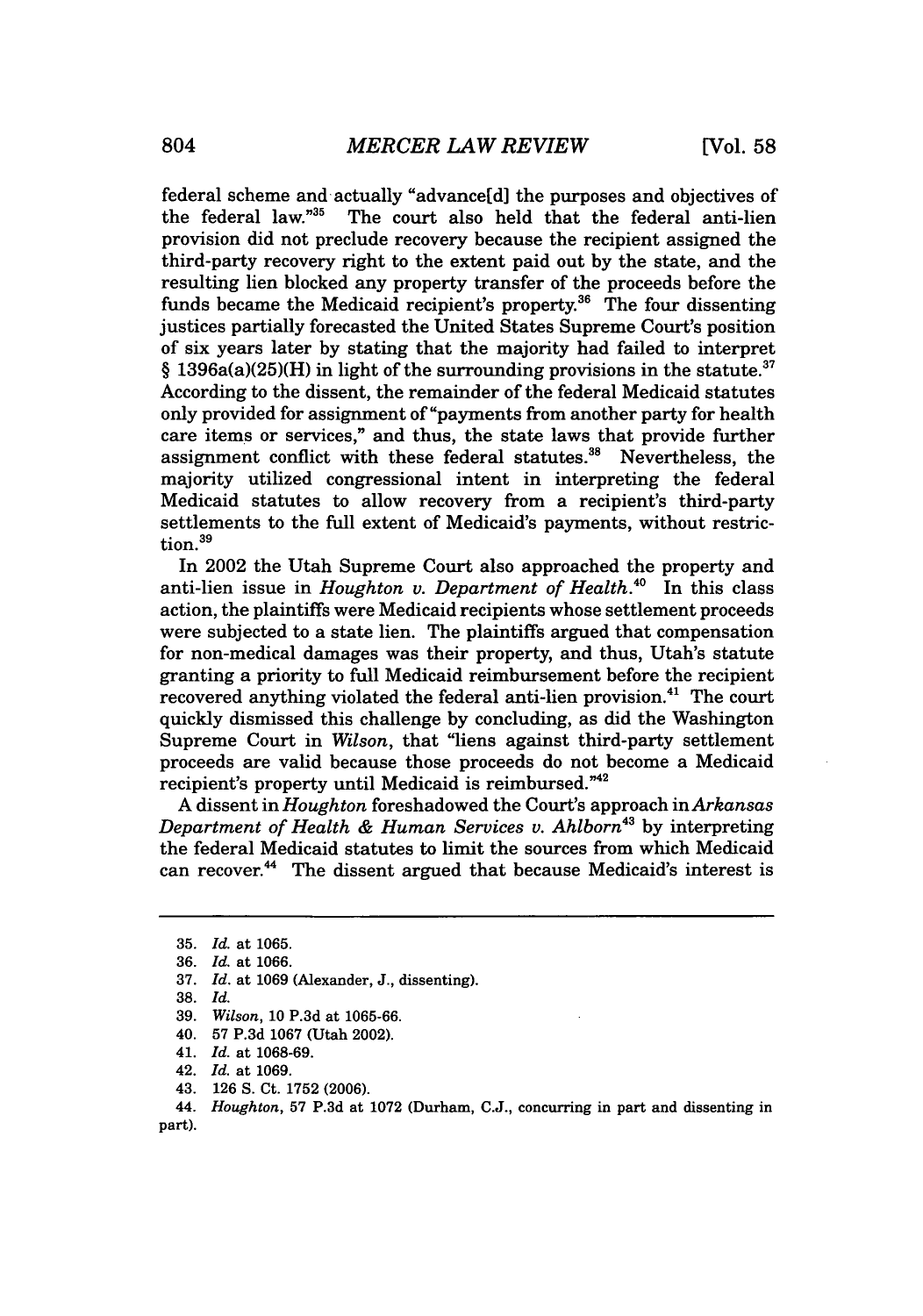premised upon the recipient's assignment of his or her right to recover medical expenses, Medicaid's right to recovery is limited to the third party's actual liability for medical expenses.45 Classifying the majority view as causing a "sweeping and indiscriminate right to third-party payments,"46 the dissent argued that the majority's interpretation conflicted with the congressional intent and objective and therefore should be preempted.<sup>47</sup> Nevertheless, this more restrictive view of Medicaid's right to recovery was relegated to a dissent rather than a majority opinion.

## *C. Guidance from the United States Department of Health and Human Services*

The United States Department of Health and Human Services Departmental Appeals Board ("DAB") has also been active in interpreting the federal Medicaid laws.<sup>48</sup> In 1995 the Health Care Financing Administration ("HCFA')49 disallowed California \$7.5 million in federal Medicaid money on grounds that this was the amount that "California should have collected from third party liability (TPL) settlements and awards received by Medicaid recipients."<sup>50</sup> The HCFA asserted that according to the federal Medicaid regime and California statutes, the state is entitled and obligated to recover the full amount of benefits paid out to the recipient from any third-party recovery.<sup>51</sup> The DAB reasoned that Medicaid's payments are to be a last resort and that Congress intended for reimbursement from *any* third party source.<sup>52</sup> As a result, Medicaid would be paid in full prior to when the Medicaid recipient obtained any of the settlement, regardless of the classification of the settlement proceeds.<sup>53</sup> The DAB also agreed with HCFA's argument that Medicaid had a superior interest to the recipient in the recovery and that HCFA had the right "to characterize recoveries from third parties first as payments for medical care. $1/54$  The agency opinion

54. *Id.* at **\*6.**

<sup>45.</sup> *Id.*

<sup>46.</sup> *Id.* at **1078** (Durham, **C.J.,** concurring in part and dissenting in **part).**

<sup>47.</sup> *Id.* at **1079.**

<sup>48.</sup> Cal. Dep't of Health Servs., DAB No. 1504 **(1995), 1995** WL 66444; Wash. State Dep't of Social **&** Health Servs., DAB No. **1561 (1996), 1996 WL 157123** (holding proper the decision to disallow **\$75,395** in federal Medicaid assistance from the state of Washington for not pursuing full Medicaid recovery from third-party payments).

<sup>49.</sup> **HCFA** is the federal agency formerly charged with administering Medicaid.

**<sup>50.</sup>** DAB No. 1504, **1995** WL 66444, at **\*1.**

**<sup>51.</sup>** *Id.*

**<sup>52.</sup>** *Id.*

**<sup>53.</sup>** *See id.*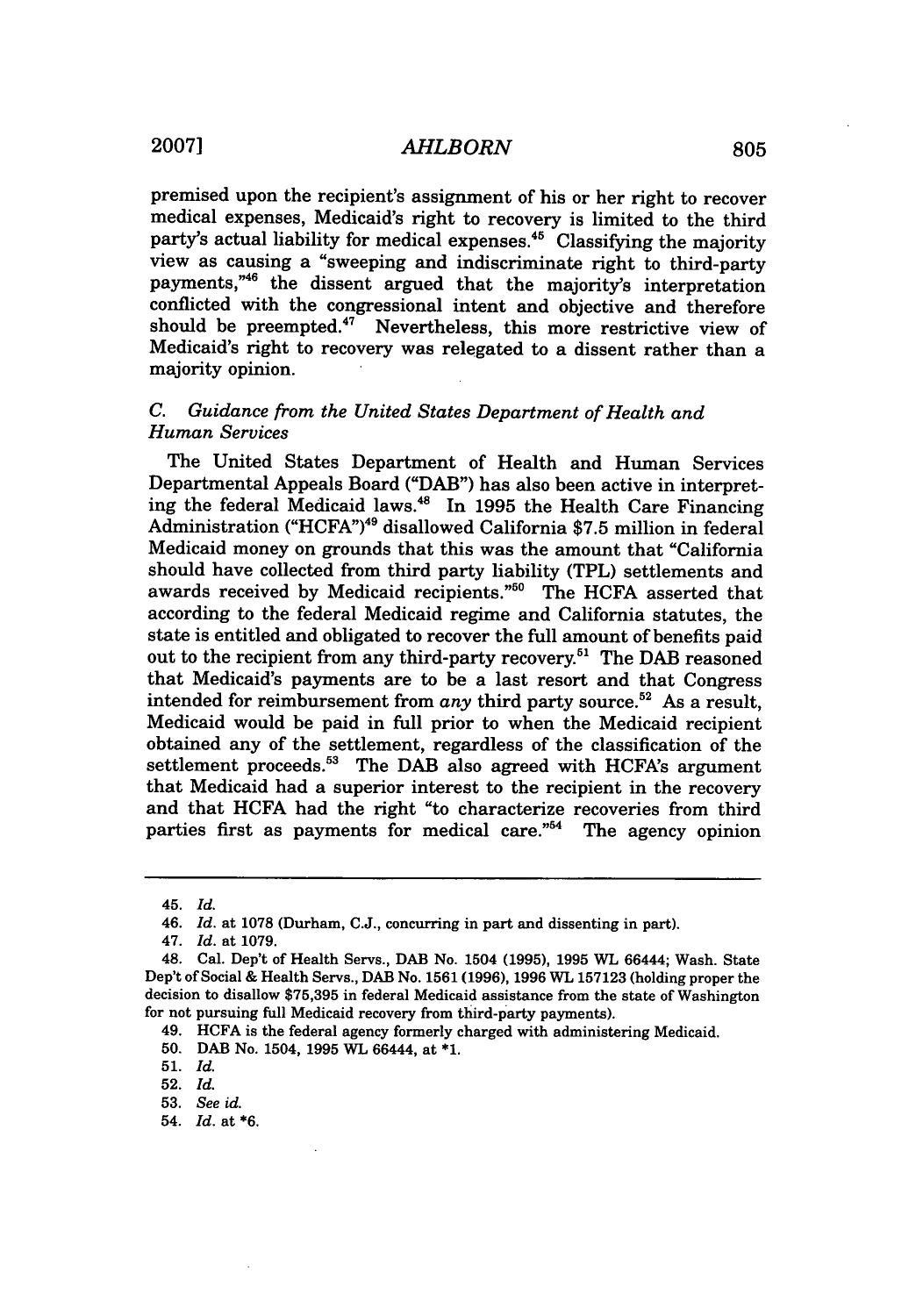clearly supported the positions taken by the state agencies in *Wilson* and *Houghton:* Medicaid can take full recovery from recipients' third-party recoveries without regard to the classification of such settlement proceeds.

## *D. Late-Breaking Dissention*

Regardless of the uniformity arising throughout the past decade, the balance of opinion began to shift in recent years. The first major decision to interpret the federal regime as disallowing reimbursement from funds beyond those representing medical costs was *Martin v. City of Rochester.55* In *Martin* an individual suffered debilitating injuries in a motor vehicle accident. The individual qualified for Medicaid and subsequently received \$267,754.50 worth of medical payments from Medicaid. The recipient filed suit, seeking the following: (1) past and future medical expenses; (2) past and future pain and suffering; (3) disability; (4) disfigurement; (5) past loss of earnings; and (6) loss of earning capacity. After six years of litigation, the recipient negotiated a \$220,000 settlement with the liable parties for all causes and claims. Important to note is the fact that the parties did not allocate the settlement proceeds between the different types of damages alleged. The State, made a party through involuntary joinder, then asserted a crossclaim for reimbursement against the recipient.<sup>56</sup>

Unlike the other courts that had approached this issue, the Minnesota Supreme Court held that the federal anti-lien provision was unambiguous and had a plain-meaning interpretation.<sup>57</sup> The court further held that the proper approach to interpretation is to view each section in the context of the surrounding sections.<sup>58</sup> In interpreting the federal assignment provisions 42 U.S.C. § 1396 $k^{59}$  and § 1396a(a)(25)(H),<sup>60</sup> the court held that when read together, these provisions only required assignment of the recipient's right to recover for *medical expenses.6'* This assignment served to transfer the recipient's property rights--but only the proceeds specific to medical expenses. $62$  The court then held that the state's recovery, when limited to the portion of the third-party recovery representing medical expenses, did not violate the federal anti-

<sup>55. 642</sup> N.W.2d 1 (Minn. 2002).

<sup>56.</sup> *Id.* at 5-7.

<sup>57.</sup> *Id.* at 12.

<sup>58.</sup> *Id.* (quoting Am. Family Ins. Group v. Schroedl, 616 N.W.2d 273,277 (Minn. 2000)).

<sup>59. 42</sup> U.S.C. § 1396k.

<sup>60. 42</sup> U.S.C. § 1396a(a)(25)(H).

<sup>61.</sup> *Martin,* 642 N.W.2d at 12-13.

<sup>62.</sup> *Id.*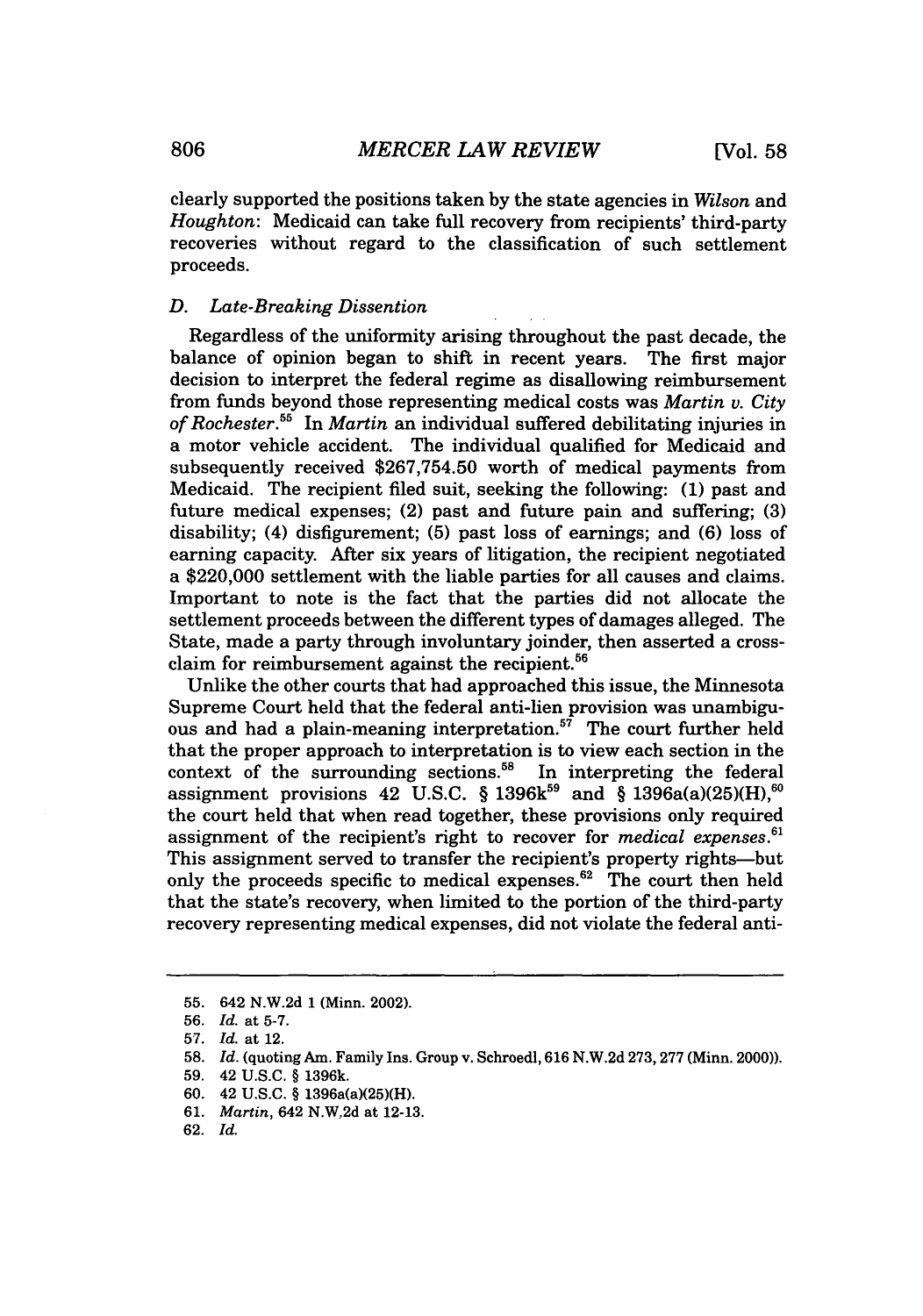lien statute because recovery would not involve any of the recipient's property and would actually keep intact the recipient's property interest in his or her other causes of action and resulting proceeds. $63$  The court also rejected the HFCA opinions, determining that the interpretations of the statutes were unreasonable because the interpretations negated the plain meaning of the statute.<sup>64</sup> Martin provided a counter-current to the prevailing jurisprudence on Medicaid recovery.

*Martin* also provided an important analysis of the effects of this narrow interpretation of federal statutes upon seemingly broader state statutes. Minnesota's Medicaid statutes, much like Arkansas's, required assignment beyond the recipient's recovery for medical expenses.<sup>65</sup> The Minnesota Supreme Court held that the state lien provision's broad wording was preempted to the extent that it strayed from the federal provision, as the state statute potentially allowed a lien on all of the recipient's recovery.<sup>66</sup> In regards to the state assignment statute, the court stated that the federal statute assignment did not preempt it; nevertheless, the federal anti-lien provision did, as the state's expansion of the assignment to all of the recipient's damages defeated the purpose<br>of the federal provision.<sup>67</sup> Correspondingly, the Minnesota court Correspondingly, the Minnesota court interpreted the text of the federal Medical provisions to restrict the state's ability to recover from third-party recoveries to only those amounts representing compensation for medical expenses.

## IV. COURT'S REASONING

Much like the dissenting opinions in most prior lower court decisions on the issue, the Court in *Arkansas Department of Health & Human Services v. Ahlborn68* unanimously took a strict approach in interpreting the federal Medicaid statutes to restrict the sources from which the state Medicaid agency can be reimbursed. At the outset, the Court, in an opinion by Justice Stevens, characterized the crux of the parties' dispute as depending wholly upon statutory interpretation.<sup>69</sup> Throughout its evaluation, the Court centered upon three key areas: the federal assignment and third-party liability statutes, the federal anti-lien statute, and the policy rationales supporting each interpretation. With these key provisions and considerations in mind, the Court held that

**63.** *Id.*

- 66. *Id.* at 17-18.
- **67.** *Id.* at 18.
- 68. 126 **S.** Ct. 1752 (2006).
- **69.** *Id.* at 1758.

<sup>64.</sup> *Id.* at 22 n.26.

**<sup>65.</sup>** *Id.* at 17.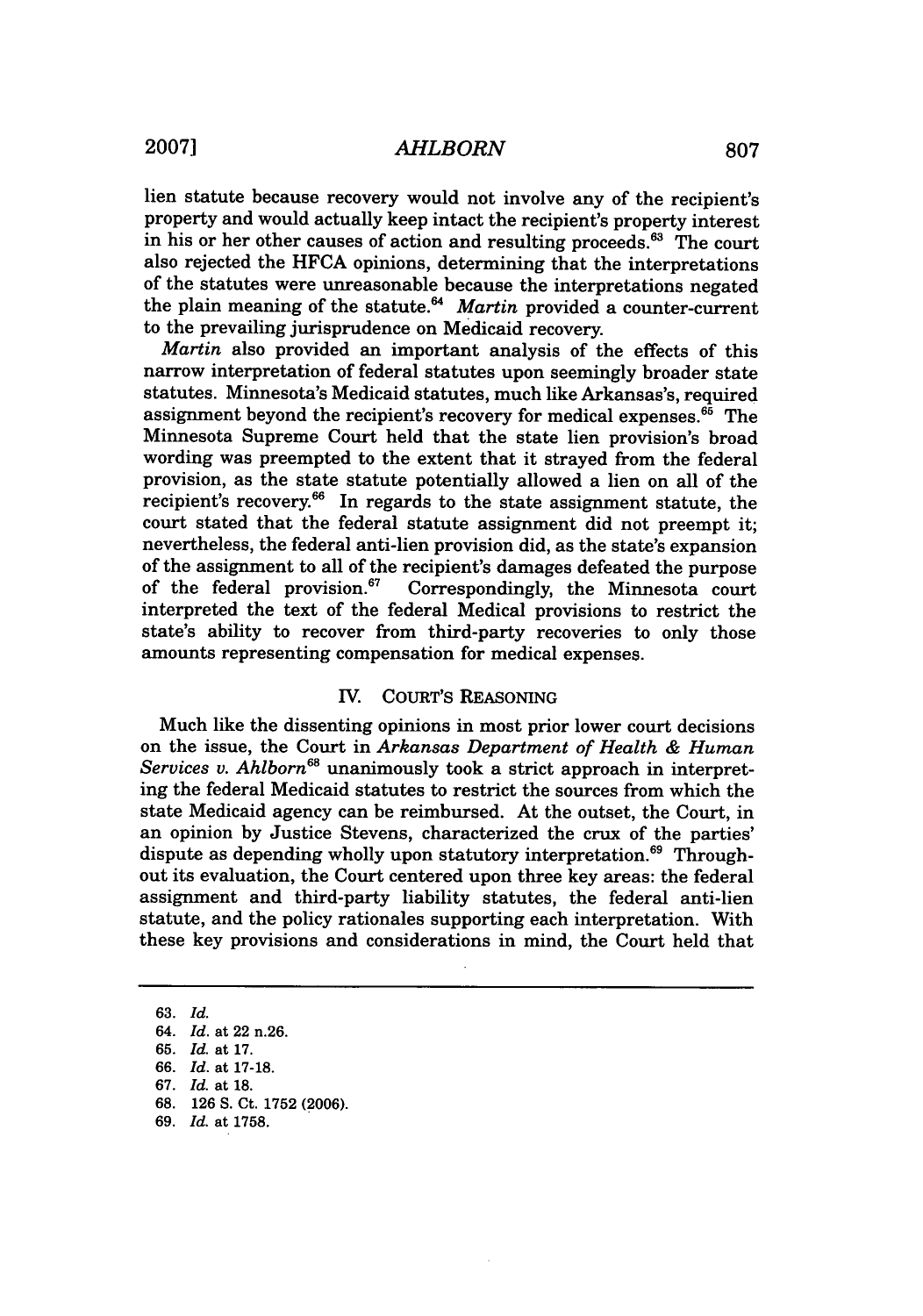Medicaid's reimbursement from third-party settlements ended with the exhaustion of funds reasonably representing medical damages.<sup>70</sup>

## *A. Leading the Charge: Federal Assignment and Third-Party Liability Statutes*

The Court first addressed ADHS's argument that the federal assignment and third-party liability statutes allowed Medicaid unfettered reimbursement.<sup>71</sup> The Court looked to the statutory text, which states that a Medicaid recipient must "'assign the State any rights... to payment for medical care from any third party.'<sup>"72</sup> The Court noted that this provision only says payment for "medical care," and not for other types of damages such as lost wages.73 On the other hand, ADHS argued that the third-party liability statutes authorized state reimbursement "'for [medical] assistance *to the extent of such legal liability.'"7 <sup>4</sup>* This assertion is reminiscent of the opinion in *Wilson v. State*<sup>75</sup> as both arguments utilize the federal third-party liability statutes to vie for an unrestricted reimbursement.<sup>76</sup> Nevertheless, the Court read all of the statute's subsections together and held that the statute's phrasing of "'such legal liability"' refers to the previous subsection's language of "'the legal liability of third parties **...** *to pay for care and services available under the plan,'"* rather than the entirety of the third party's liability.<sup>77</sup> As a result, the liability provided extends no further than the third party's liability for medical care and stops before the third party's liability for other forms of damages.<sup>78</sup>

ADHS also attempted to argue that the state had a right to recovery "'to the extent that payment has been made under the State plan for medical assistance for health care items or services . **. . ,"7** This argument, present in the *Wilson* majority and both of the Department of Health and Human Services appellate board decisions, failed to

78. *Id.*

<sup>70.</sup> *Id.* at 1762.

<sup>71.</sup> *Id.* at 1760-61.

<sup>72.</sup> *Id.* at 1761 (quoting 42 U.S.C. § 1396k(a)(1)(A) (2000)) (emphasis supplied by the Court).

**<sup>73.</sup>** Id.

<sup>74.</sup> *Id.* (quoting 42 **U.S.C.** § 1396a(a)(25)(B) (2000)) (brackets in original and emphasis supplied **by** the Court).

**<sup>75. 10</sup> P.3d 1061** (Wash. 2000).

**<sup>76.</sup>** *See id.* at **1063-64;** *Ahlborn,* **126 S.** Ct. at **1761.**

**<sup>77.</sup>** *Ahlborn,* **126 S.** Ct. at **1761** (quoting 42 **U.S.C.** § 1396a(a)(25)(A) (2000)) (emphasis supplied **by** the Court).

<sup>79.</sup> *Id.* (quoting 42 U.S.C. § 1396a(a)(25)(H) (2000)).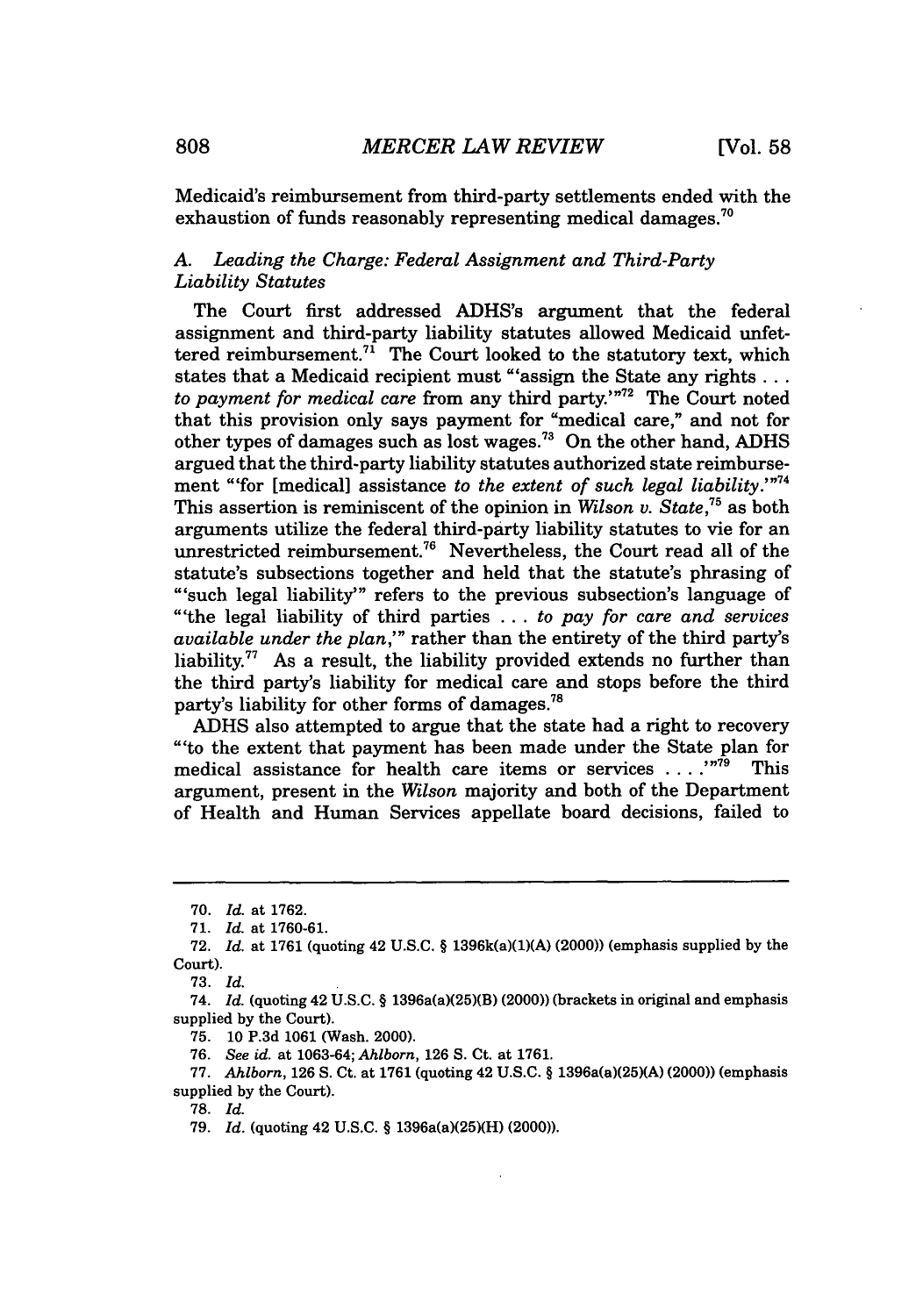persuade the Court. $80$  Instead, the Court read the provision in context, holding that the last sentence of this statute restricts Medicaid's reimbursement to the assigned rights to third-party payment for medical expenses.<sup>81</sup>

ADHS asserted a final claim that 42 U.S.C.  $§$  1396k(b)<sup>82</sup> creates authority for the state to demand full reimbursement before the recipient gains any recovery.<sup>83</sup> Though forwarded by the majority in *Houghton v. Department of Health*,<sup>84</sup> the Court rejected this position in light of the explicit text of the provision.<sup>85</sup> Rather than allowing for priority on recovery from the whole settlement, this statutory provision gives the state priority over the "'amount recovered... under an assignment," and the federal assignment statute only includes recovery of payment for medical care.<sup>86</sup>

The Court also held that the Arkansas statutes regarding assignment and third party recovery go beyond the bounds provided by the federal statutes.87 The Court concluded that the federal statutes are limited to assignment of and recovery from the cause of action regarding medical expenses.88 In contrast, the Arkansas statutes could allow a broader interpretation.<sup>89</sup> The Arkansas assignment statute forces the recipient to assign not just damages for medical expenses, but also the "right to any settlement, judgment, or award" from a third party "to the full extent" of Medicaid's payments.<sup>90</sup> The general third-party liability statute grants the state the right to recover from a third party "the cost of benefits so provided."91 Clearly, the federal and state regimes on assignment and third-party liability are not a complete match. The Court noted, just as the court in *Martin v. City of Rochester*,<sup>92</sup> that the interaction of the federal and state assignment provisions was somewhat questionable as to whether the federal provisions provide a minimum or a maximum for the causes of action that a state can require a recipient

83. *Ahlborn,* 126 S. Ct. at 1761.

- 85. *Ahlborn,* 126 S. Ct. at 1761-62.
- 86. *Id.* (quoting 42 U.S.C. § 1396k(b)) (brackets in original).
- 87. *Id.* at 1762.
- **88.** Id.

92. 642 N.W.2d 1 (Minn. 2002).

<sup>80.</sup> *Id.* at 1761-62.

**<sup>81.</sup>** Id.

<sup>82.</sup> 42 U.S.C. § 1396k(b) (2000).

<sup>84.</sup> 57 P.3d 1067 (Utah 2002).

<sup>89.</sup> *See generally* ARK. CODE **ANN.** § 20-77-301, 307 (West 2001).

<sup>90.</sup> *Id.* § 20-77-307(a).

<sup>91.</sup> *Id.* § 20-77-301(a).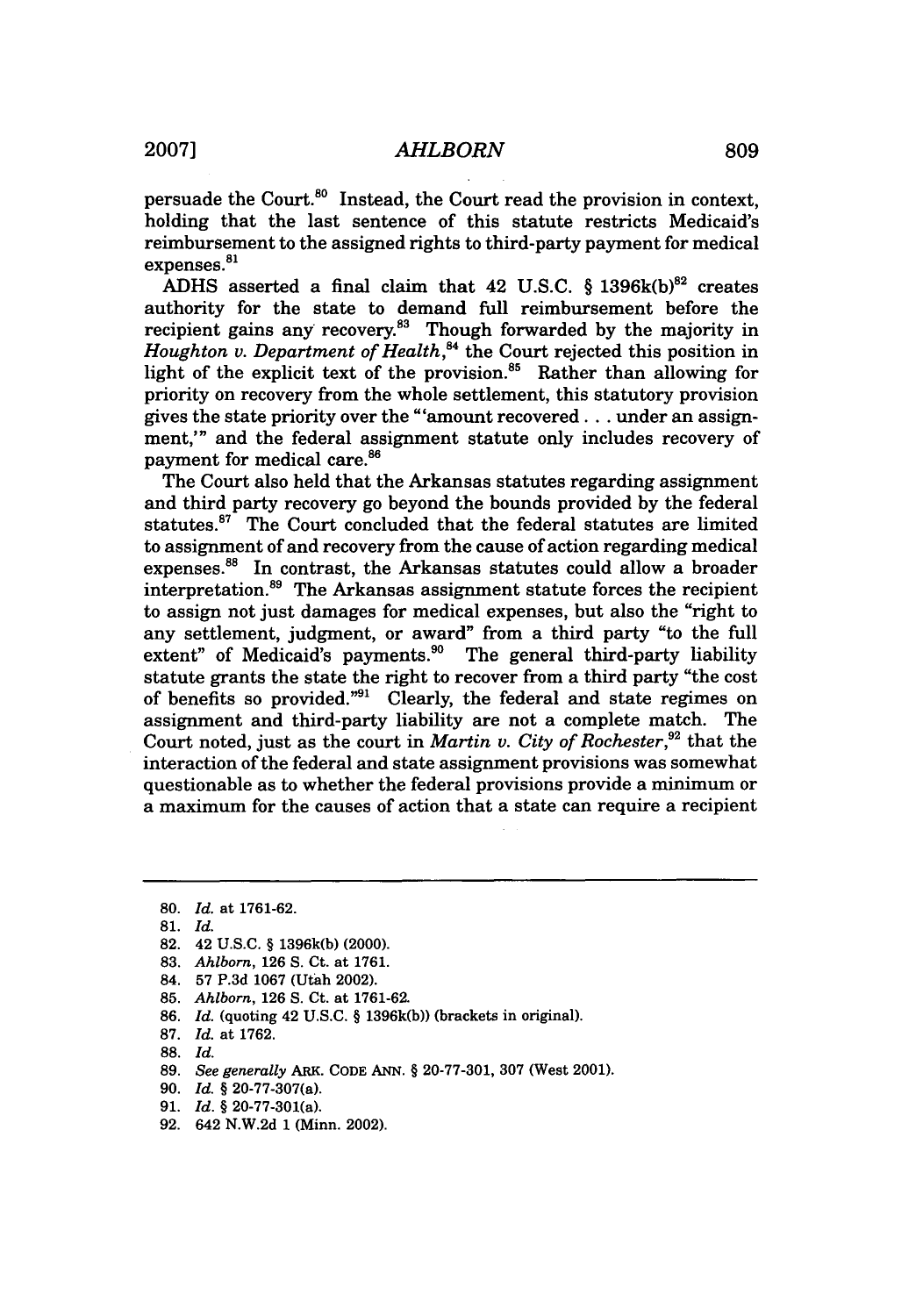to assign. $93$  As a result of this ambiguity, the Court held that this aspect of federal and Arkansas Medicaid statutes does not necessarily conflict. <sup>94</sup>

## *B. Protecting the Recipient: The Federal Anti-Lien Provision*

The Court also concluded that the federal anti-lien statute, 42 U.S.C.  $§$  1396p,<sup>95</sup> provided grounds for preemption.<sup>96</sup> As stated above, this provision prohibits the placement of liens on a recipient's property before the recipient's death.<sup>97</sup> Prior opinions on the classification of the recipient's settlement or award have been highly contentious. The courts in *Houghton and Wilson* employed the logic that since the state's lien automatically attached to the proceeds, the lien prevented the property interest of the recipient.<sup>98</sup> The *Martin* court developed the underlying legal theory a bit further to hold that the recipient retained a property right to the damages, and thus retained a right to the proceeds for all damages other than medical expenses.<sup>99</sup> ADHS attempted to use the Utah and Washington courts' approaches and argued that the automatic lien made the settlement proceeds property of the state rather than property of the recipient.<sup>100</sup> The Court highlighted two logical errors in ADHS's argument,<sup>101</sup> but a more important idea emerged during this discussion. Pointedly leaving the question of whether the anti-lien provision blocks all recovery from awards and settlements,<sup>102</sup> the Court adopted the interpretation that the federal assignment statutes represent an exception to the anti-lien provision.<sup>103</sup> Nevertheless, this exception is limited to the Court's interpretation of the assignment statutes as only requiring assignment of rights to damages for medical expenses.<sup>104</sup> As a result, the anti-lien provision provides the necessary grounds for preemption, and the Court held Arkansas's "third-party

94. *Id.*

- 96. *Ahlborn,* 126 S. Ct. at 1763.
- 97. 42 U.S.C. § 1396p(a)(1).
- 98. *Houghton,* 57 P.3d at 1069; *Wilson,* 10 P.3d at 1066.
- 99. *Martin,* 642 **N.W.2d** at **13.**
- **100.** *Ahlborn,* **126 S.** Ct. at **1765-66.**

**101.** *Id.* at 1764. The Court held that ADHS's argument failed first because Arkansas's statute explicitly states that the lien attaches to the proceeds *received* by the recipient, and thus, the lien attaches to the property of the recipient. *Id.* Second, ADHS's argument failed because if the proceeds were already state property, why "would ADHS need a lien on its own property?" *Id.*

104. *Id.*

**<sup>93.</sup>** *Ahlborn,* 126 S. Ct. at **1762.**

<sup>95. 42</sup> U.S.C. § **<sup>13</sup> <sup>9</sup> <sup>6</sup> p** (2000).

<sup>102.</sup> *Id.* at 1763 n.12.

<sup>103.</sup> *Id.* at 1763.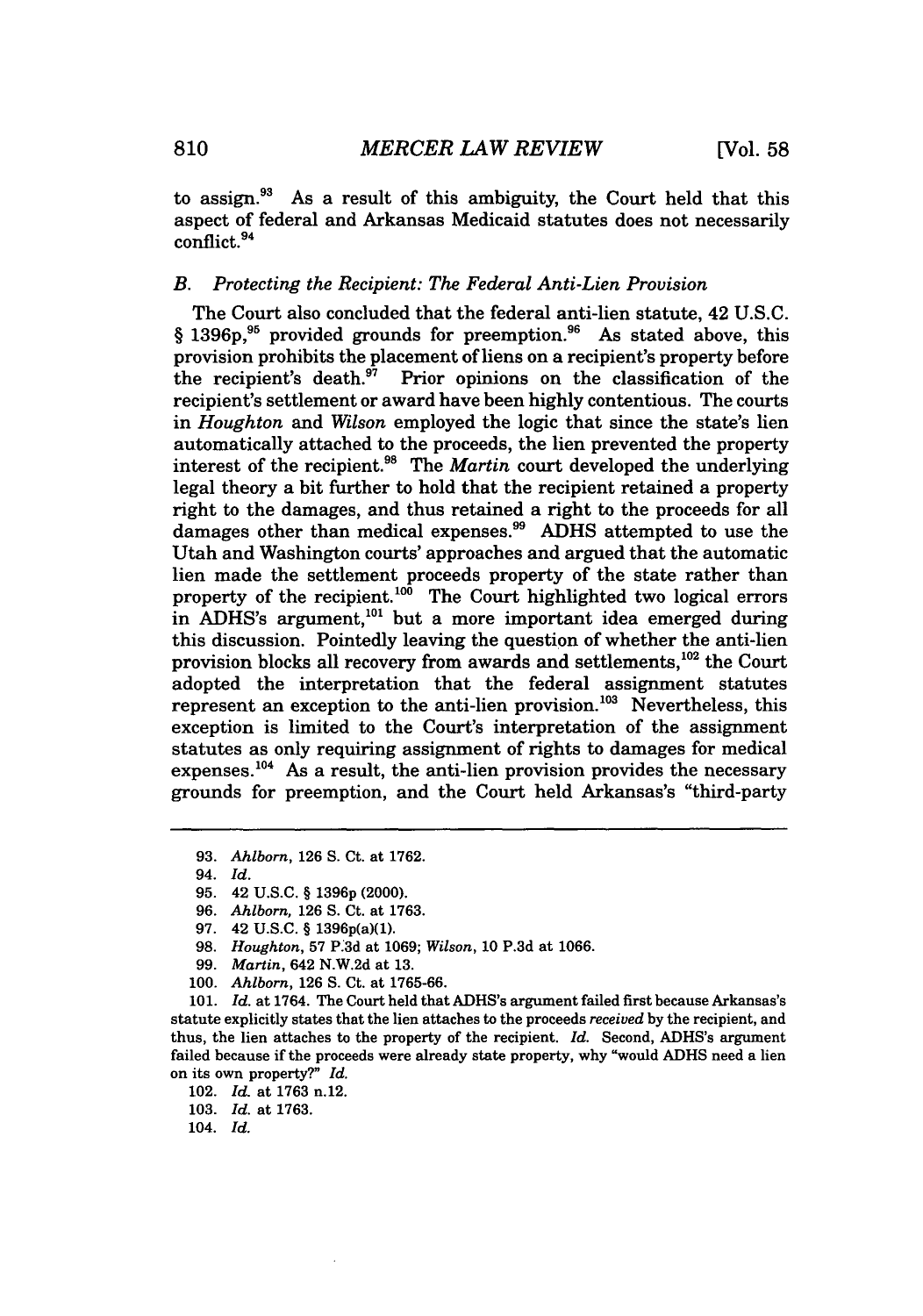liability provisions **..** unenforceable insofar as they compel a different  $conclusion.^{n105}$ 

## *C. Beseeching the Court: Policy Grounds for a Judicial Exception*

Similar to prior court holdings, ADHS attempted to argue policy rationales and congressional intent.<sup>106</sup> According to ADHS, the Court, in equity, should allow Medicaid to recover from the entirety of a settlement to prevent the "inherent danger of manipulation in cases where the parties to a tort case settle without judicial oversight or input from the State." $107$  The Court observed that the risk of a party in a tort settlement allocating away Medicaid's interest is avoidable by state participation and that the result of allowing such recovery would be to discourage settlement in a large number of cases.<sup>108</sup> Nevertheless, the Court concluded that this issue was not relevant to the current proceedings, as the parties had already stipulated to the precise amount that represented medical expenses. $109$ 

ADHS's alternate argument, that Congress's intent was for Medicaid to be the payer of last resort, received little attention. While the Court did not explicitly reject the use of the legislative history and intent to support ADHS's interpretation of the federal Medicaid statutes, the Court characterized ADHS's position as having a "conscious disregard for the statutory text."<sup>110</sup> Adopting a strict approach to statutory interpretation, the Court revisited a topic debated by lower courts and administrative agencies to provide uniformity of judicial outcomes. In deciding *Ahlborn,* the Court clearly asserted that federal Medicaid statutes preempt corresponding state statutes that seek to recover from a recipient's third-party recovery any amount in excess of that which reasonably represents compensation for medical expenses.

## V. IMPLICATIONS

The Court's decision in *Arkansas Department of Health & Human Services v. Ahlborn"'* will affect several different areas of both federal and state law. The first issue for the federal government is the conflict between the judicial and executive branches resulting from the Court choosing not to defer to the Department of Health and Human Services's

<sup>105.</sup> *Id.* at 1767. 106. *See id.* at 1764-67. 107. *Id.* at 1764. 108. *Id.* at 1765. 109. *Id.* 110. *Id.* at 1767. 111. 126 S. Ct. 1752 (2006).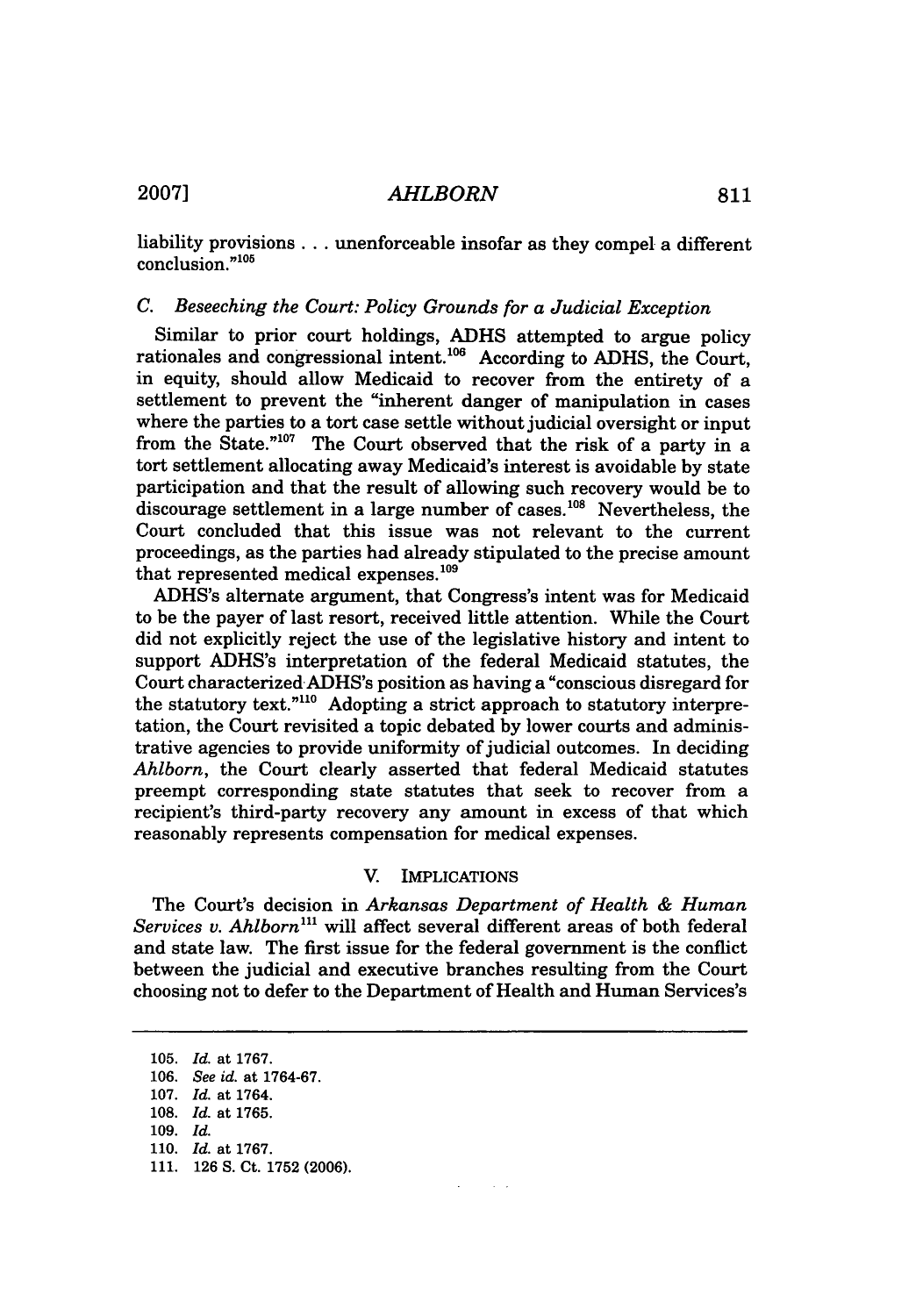clearly stated point of view. The Court differentiated these opinions on the grounds that these opinions did not address the anti-lien provision.<sup>112</sup> Nevertheless, the Court's broad holding could be refined and limited by subsequent decisions as the state and federal agencies and the courts attempt to operate under these new guidelines. On the other hand, the overall holding is not likely to change, as this decision was unanimous.

The federal government might also witness some changes in the Medicaid laws and Department of Health and Human Services regulations and adjudications. If Congress agrees with the Court, Congress might act to clarify the sections of the statues that caused problems-those that could lead to multiple reasonable interpretations. If Congress disagrees with the holding of this decision, then legislation could follow to mitigate the effects of this decision. First, Congress could easily adopt a new Medicaid statutory provision describing the meaning of "property" to be less than the definition ascribed by the Court. As well, the legislature and agencies could adopt other measures to end-run this decision or provide alternative sources of reimbursement. After all, Medicaid does need some source of funding.

Changes are also likely to take place on the state level. After the Court's decision, states are much more likely to take on a greater role in a Medicaid recipient's litigation. As state involvement in Medicaid recipient litigation is already provided for under the federal scheme as well as most state schemes, there will be no need for any additional legislation. More state participation would allow the state to protect Medicaid's interest to the greatest extent possible and to participate in settlement negotiations. Naturally, this increase in state responsibility could lead to difficulties in cooperation between the state and the Medicaid recipient; the recipient will probably be much more willing than the state to settle the case for less than full recovery. Such difficulty could even cause problems with joinder in civil cases, as the state will want sole authority over any settlement. The underlying difficulty for the applicable state agencies, a difficulty that the courts do not appear to recognize, is the resulting budgetary and resource drain such litigation would place upon state agencies.

One final implication deals with the Court's footnote 12, which explicitly left open the question of whether the federal anti-lien provision proscribes any reimbursement from a Medicaid recipient.<sup>113</sup> The Court stated in the main text that this provision, when read "literally and in isolation[,] ... [could] ban even a lien on that portion of the settlement

 $\ddot{\phantom{a}}$ 

<sup>112.</sup> *Id.* at **1766.**

**<sup>113.</sup>** *Id.* at 1763 n.12.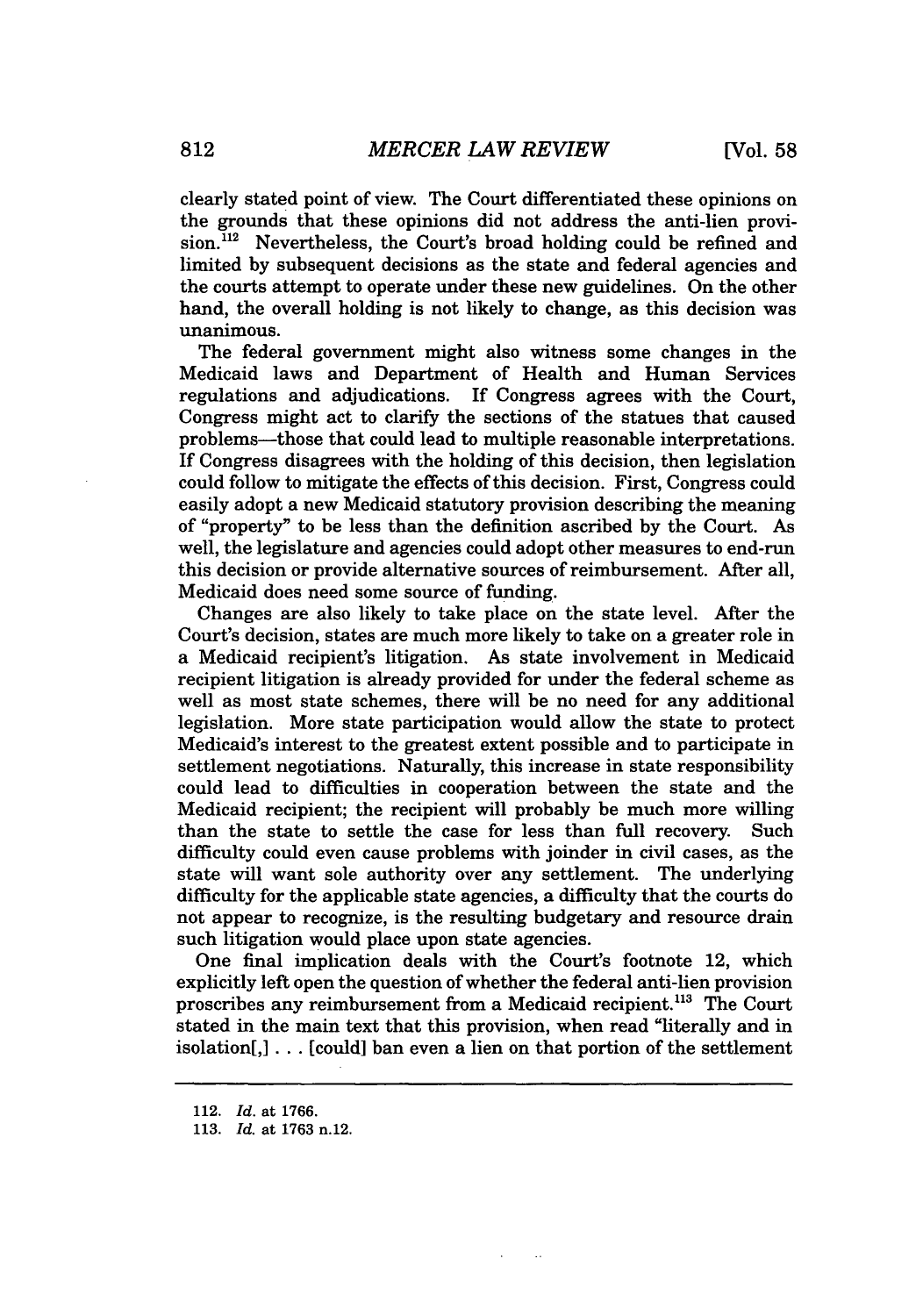proceeds that represents payments for medical care."<sup>114</sup> This note could suggest that the Court wants to return to this issue. Regardless, the Court is unlikely to adopt the assertion that the anti-lien provision is a complete bar, as none of the laws currently in existence purports to do this. To the contrary, the majority of courts prior to this decision were willing to narrow the effectiveness of the anti-lien provision. Even *Martin v. City of Rochester*,<sup>115</sup> which foreshadowed the Court's position, held the anti-lien provision was not a complete bar.<sup>116</sup> As a result, the Court is unlikely to pursue any further change with respect to this provision.

This opinion will make a great deal of difference in the application and funding of Medicaid budgets. Not only does this decision affect how the states administer and supervise Medicaid and recipient litigation, but also there will be a large budgetary effect for the federal government, which pays over half of each state's Medicaid bill. If for no other reason than this immediate budgetary concern, congressional action to rectify or accommodate to this new precedent is highly likely.

SEAN SANDISON

- **114.** *Id.* **at 1763.**
- **115. 642 N.W.2d 1 (Minn. 2002).**
- **116.** *Id.* at **14.**